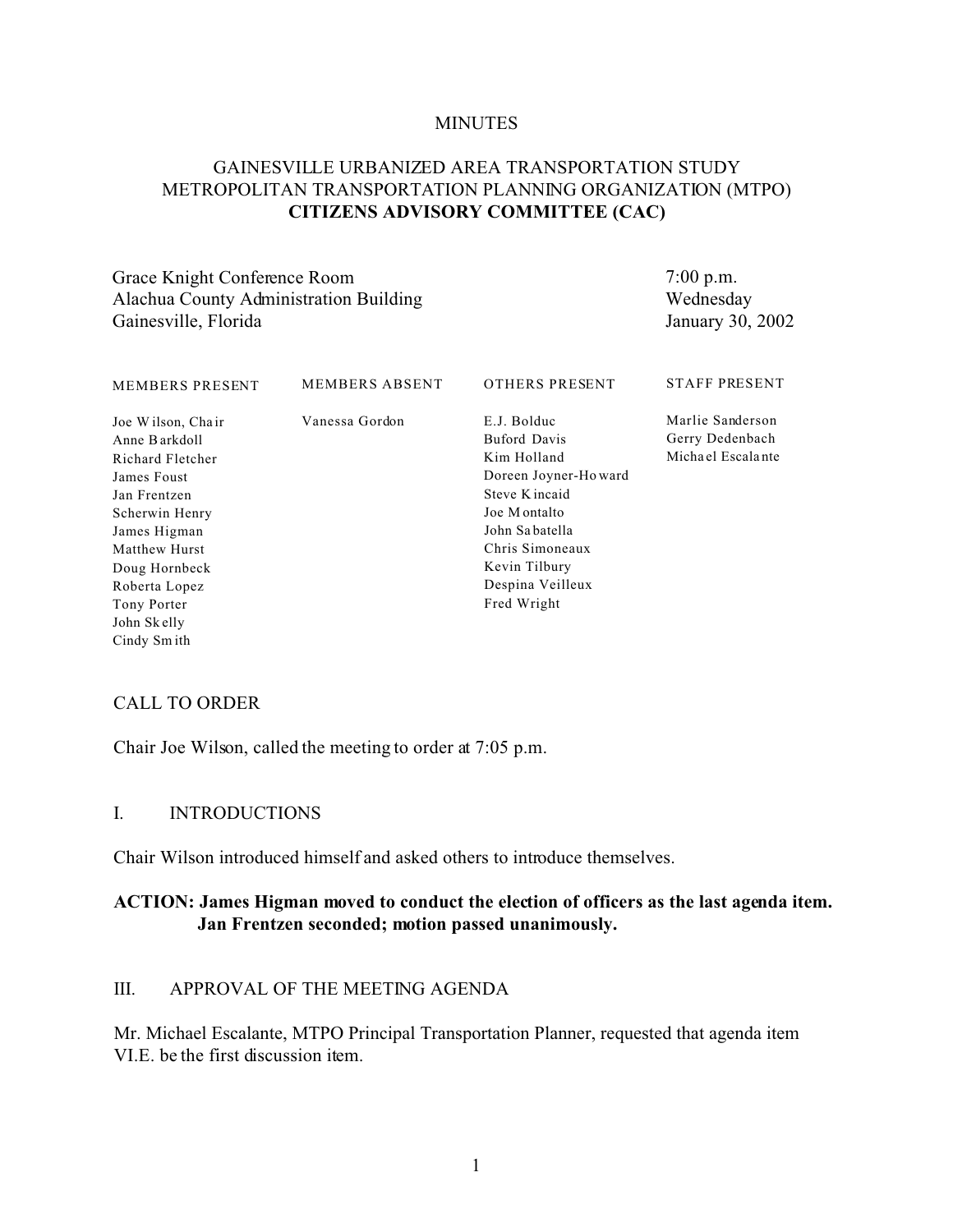**ACTION: Cindy Smith moved to approve the meeting agenda, as amended for agenda item VI.E. to be the first discussion item. Jan Frentzen seconded; motion passed unanimously.**

# IV. APPROVAL OF COMMITTEE MINUTES

# **ACTION: Sherwin Henry moved to approve the November 28, 2001 minutes. John Skelly seconded; motion passed unanimously.**

### V. CHAIRMAN'S REPORT

Mr. Dedenbach announced that the next MTPO meeting is scheduled for February 14 at 1:30 p.m. He said that the next CAC meeting is scheduled for February 27.

# VI. AGENDA ITEMS TO BE DISCUSSED- LISTED IN ORDER OF IMPORTANCE

# E. TRANSPORTATION AND COMMUNITY AND SYSTEM PRESERVATION (TCSP) PILOT PROGRAM GRANT

Mr. Dedenbach stated that the final report for the TCSP Pilot Program Grant was complete.

Mr. Kevin Tilbury, Renaissance Planning Group Project Manager, discussed the TCSP final report and answered questions.

# **ACTION: Jan Frentzen moved to recommend that the MTPO approved the TCSP final report. James Higman seconded; motion passed unanimously.**

# A. STATE ROAD (SR) 24 AT SW 63RD BOULEVARD

Mr. Dedenbach stated that the Design Team has forwarded its recommendation for the SR 24 at SW 63rd Boulevard traffic signalization project design plans.

# **ACTION: Cindy Smith moved to recommend that the MTPO approve the proposed design plans provided that the intersection also include the Opticon traffic signal preemption device. Roberta Lopez seconded; motion passed unanimously.**

# B. WEST 13TH STREET TRAFFIC SIGNAL UPGRADES

Mr. Dedenbach stated that the Design Team has forwarded its recommendation for the West  $13<sup>th</sup>$ Street, from SW  $9<sup>th</sup>$  Road to NW  $10<sup>th</sup>$  Avenue, traffic signal upgrade project design plans.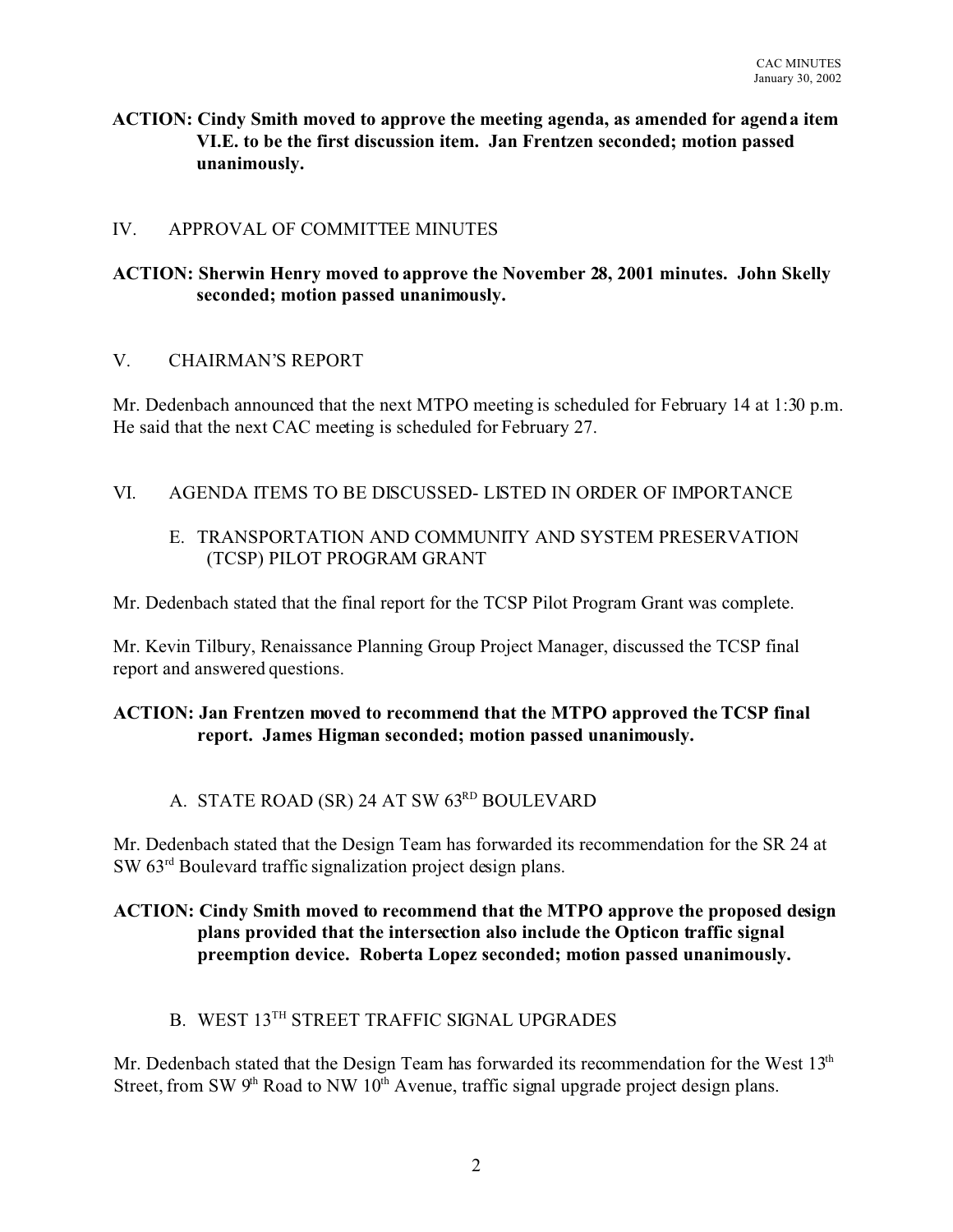# **ACTION: Cindy Smith moved to recommend that the MTPO approve the proposed design plans provided that the intersection also include the Opticon traffic signal preemption device. Tony Porter seconded; motion passed unanimously.**

A member of the CAC requested that staff include, in next year's List of Priority Projects, a project to install the MTPO-approved crosswalk treatment at signalized intersections from SW 9<sup>th</sup> Road to NW 10<sup>th</sup> Avenue.

# C. SR 26/26A 30-PERCENT PLANS- STATUS REPORT

Mr. Dedenbach stated that the Design Team has forwarded its recommendations for the SR 26 and SR 26A 30-percent design plans. He discussed the MTPO Design Team and Bicycle/Pedestrian Advisory Board recommendations and answered questions.

Mr. Fred Wright, FDOT District 2 Consultant Project Manager, and Mr. Joe Montalto, Lochrane Engineering Principal, discussed the SR 26/26A 30-percent design plans and answered questions.

Mr. Chris Simoneaux, Comprehensive Engineering Services (CES) President, Ms. Despina Veilleux, Lochrane Engineering Project Engineer, Mr. Steve Kincaid, Lochrane Engineering Project Engineer, and Ms. Kim Holland, Lochrane Engineering Project Manager, answered questions on the SR 26/26A 30-percent design plans.

# **ACTION: Ann Barkdoll moved to recommend that the MTPO keep its original design and not support the FDOT 30-percent design plans. Mathew Hurst seconded; motion passed. Anne Barkdoll called the question; question call passed 9 to 4. Motion passed 8 to 5.**

# **ACTION: Anne Barkdoll moved to recommend that the MTPO:**

- **1. design SR 26A as a multimodal facility, with the knowledge of:** 
	- **a. two pedestrians have been involved in crashes in the corridor; and**
	- **b. that the four buses currently operating per hour area are projected double to eight buses per hour within five years.**
	- **c. the following criteria:**
		- **i. 11-foot travel lanes;**
		- **ii. instreet bike lanes, rather than a separated bicycle path;**
		- **iii. minimal turn radii to reduce high-speed turn movements;**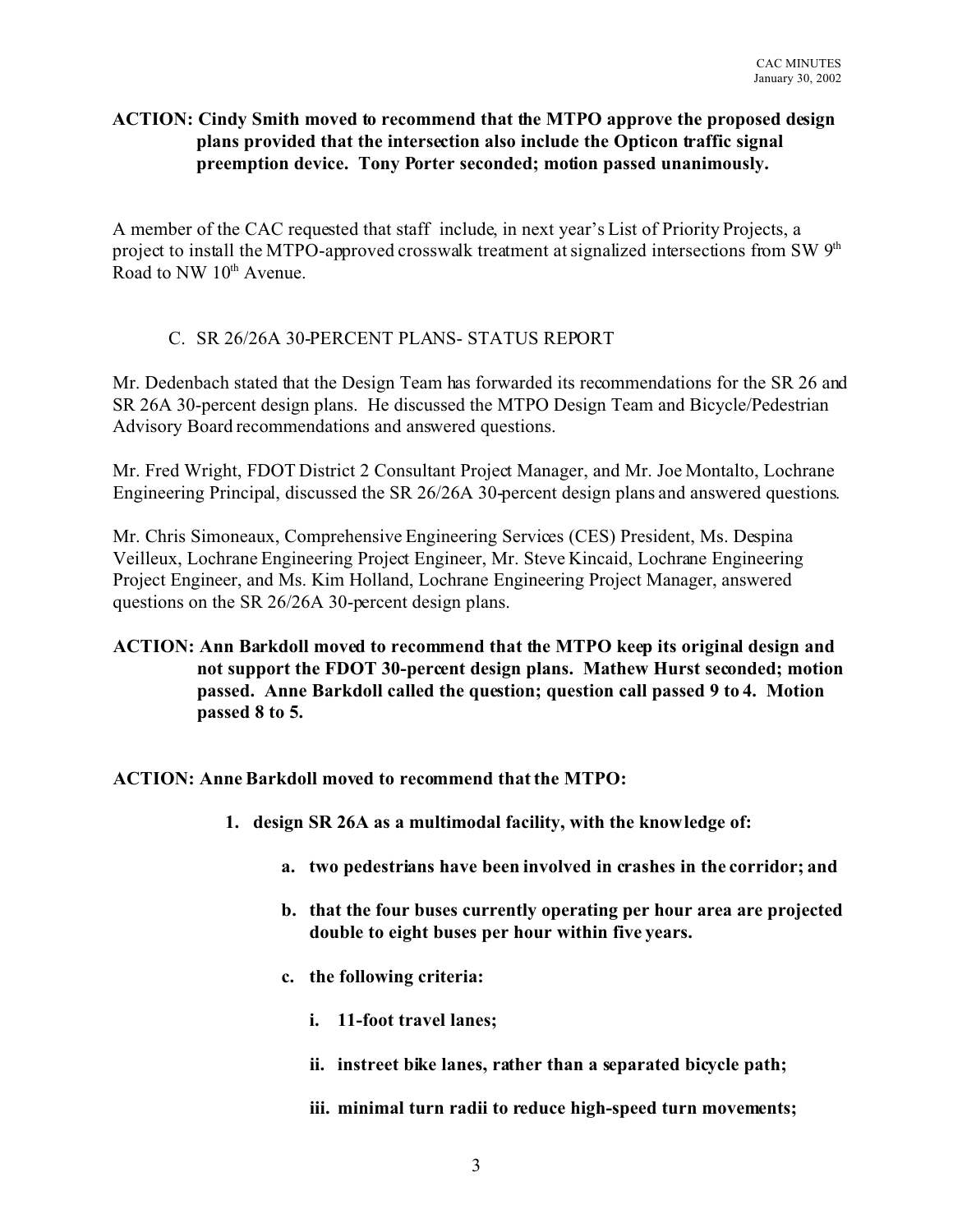- **iv. a 12-foot shared-use path on the south side of the corridor; and**
- **v. maximize the area between the back of curb and sidewalks/paths to provide opportunities for shade trees within the corridor;**
- **3. request that the FDOT present the City of Gainesville's design option for the confluences of SR 26 and SR 26A; and**
- **4. request that the FDOT present the results of a cost comparison of the City of Gainesville's Domus and Acorn lighting options.**

**Cindy Smith seconded; motion passed 10 to 3.**

**ACTION: Anne Barkdoll moved to recommend that the MTPO:**

- **1. approve the SR 26 30-percent design plans with the request that FDOT design the medians to be as lengthy as possible; and**
- **2. ask the FDOT to consider more shade-tolerant species, besides crepe myrtles, for the median landscaping.**

**Cindy Smith seconded; motion passed 12 to 1.**

D. LIVABLE COMMUNITY REINVESTMENT PLAN CONSISTENCY WITH CITY AND COUNTY PLANS

Mr. Marlie Sanderson, MTPO Director of Transportation Planning, discussed that status of the plan consistency process.

### II. ELECTION OF OFFICERS

Mr. Gerry Dedenbach, MTPO Senior Transportation Planner, stated that it was time to select a new committee chair and vice-chair.

# **ACTION: Cindy Smith moved to reappoint Joe Wilson as CAC Chair. James Higman seconded; motion passed 12 to 1.**

**ACTION: Anne Barkdoll moved to appoint Jan Frentzen as CAC Vice-Chair. Tony Porter seconded; motion passed unanimously.**